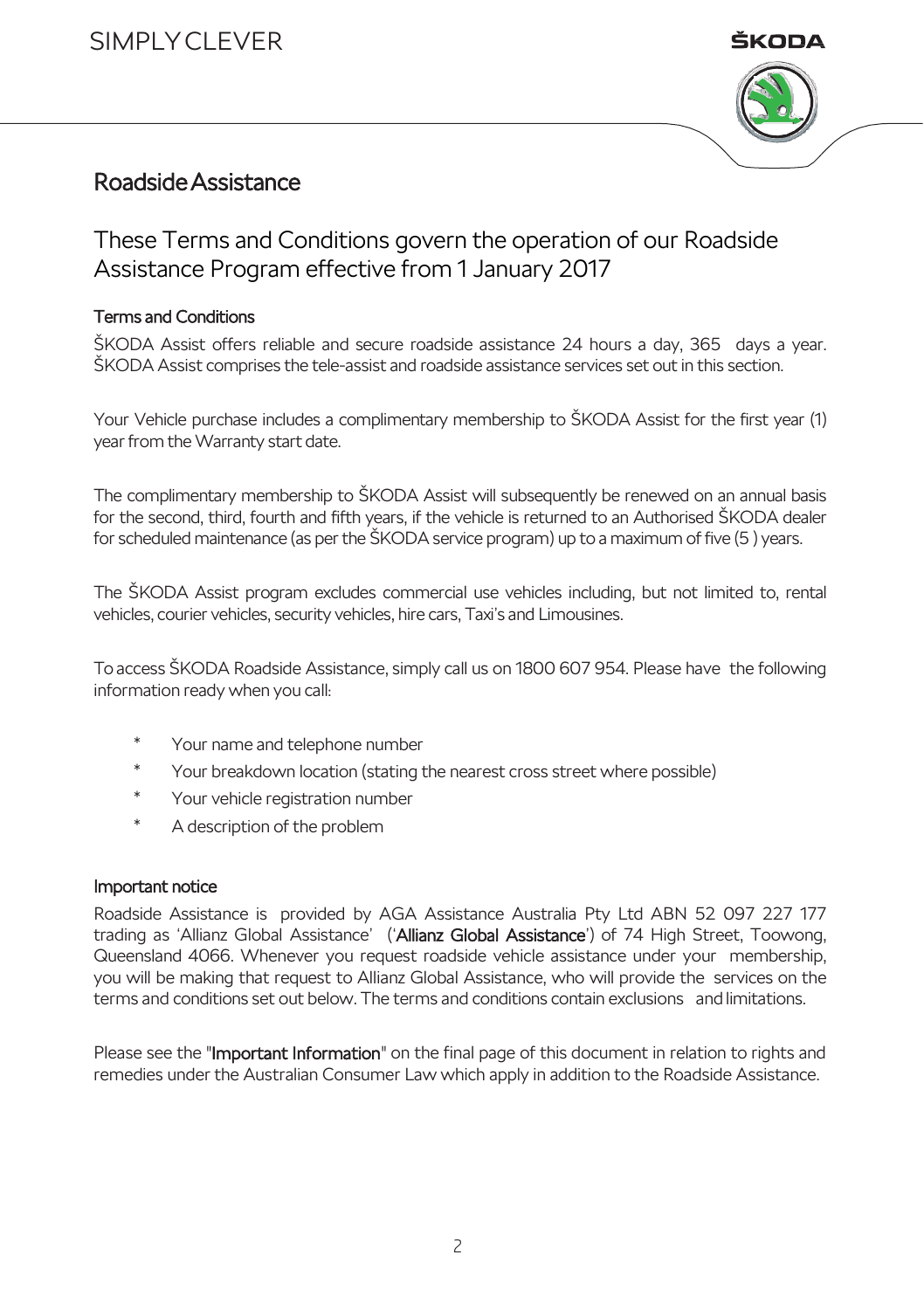



# Eligibility criteria

In order to be eligible for roadside assistance, your vehicle must be a roadworthy well maintained vehicle. If your vehicle is not a roadworthy well maintained vehicle, we may still arrange a roadside assistance provider to service your callout but we will inform you of the cost that will be charged to provide you with assistance. This cost will be your responsibility.

# Please stay with your vehicle

Once a roadside service provider has been called, it is important that you remain with your vehicle if it is safe to do so. Should we arrive at the scene of the breakdown and the vehicle is unattended, we will be unable to a carry out any work and payment may be required for any subsequent callouts to assist with the same incident. If you require assistance and have to leave your vehicle for safety reasons, please advise the customer service assistant at the time of the initial call.

## Tele-Assist

Once our customer service assistant receives your call, we will provide general advice about the operation of your vehicle. If your vehicle is immobilised, we will provide an over the phone diagnosis (where possible) to get your vehicle mobilised.

## Roadside Assistance

If our customer service assistant is unable to get your vehicle mobilised over the telephone, we will dispatch a service provider to assist in the following ways:

## Flat batteries

Flat batteries can occur. If you find yourself immobilised with a battery problem, we will attend to your vehicle, test the battery for performance, jump start the flat battery or coordinate a battery replacement if required. Should the battery still be covered under the warranty period (60 months from the date the ŠKODA vehicle was first registered as sold in ŠKODA's system- unlimited kilometres), the battery replacement will be at no cost to you. However, if the battery is outside the warranty period and requires replacement, the cost of the replacement battery will be charged to you.

## Emergency fuel

If your vehicle runs out of fuel, we will provide sufficient petrol or diesel (to a maximum of 10 litres) for you to travel to the nearest available petrol station. If you drive an LPG fuelled vehicle, we will tow your vehicle to the nearest petrol station, subject to the towing limits set out below. In the event that wrong fuel is added to the vehicle, towing to the nearest authorised repairer will be coordinated at your cost.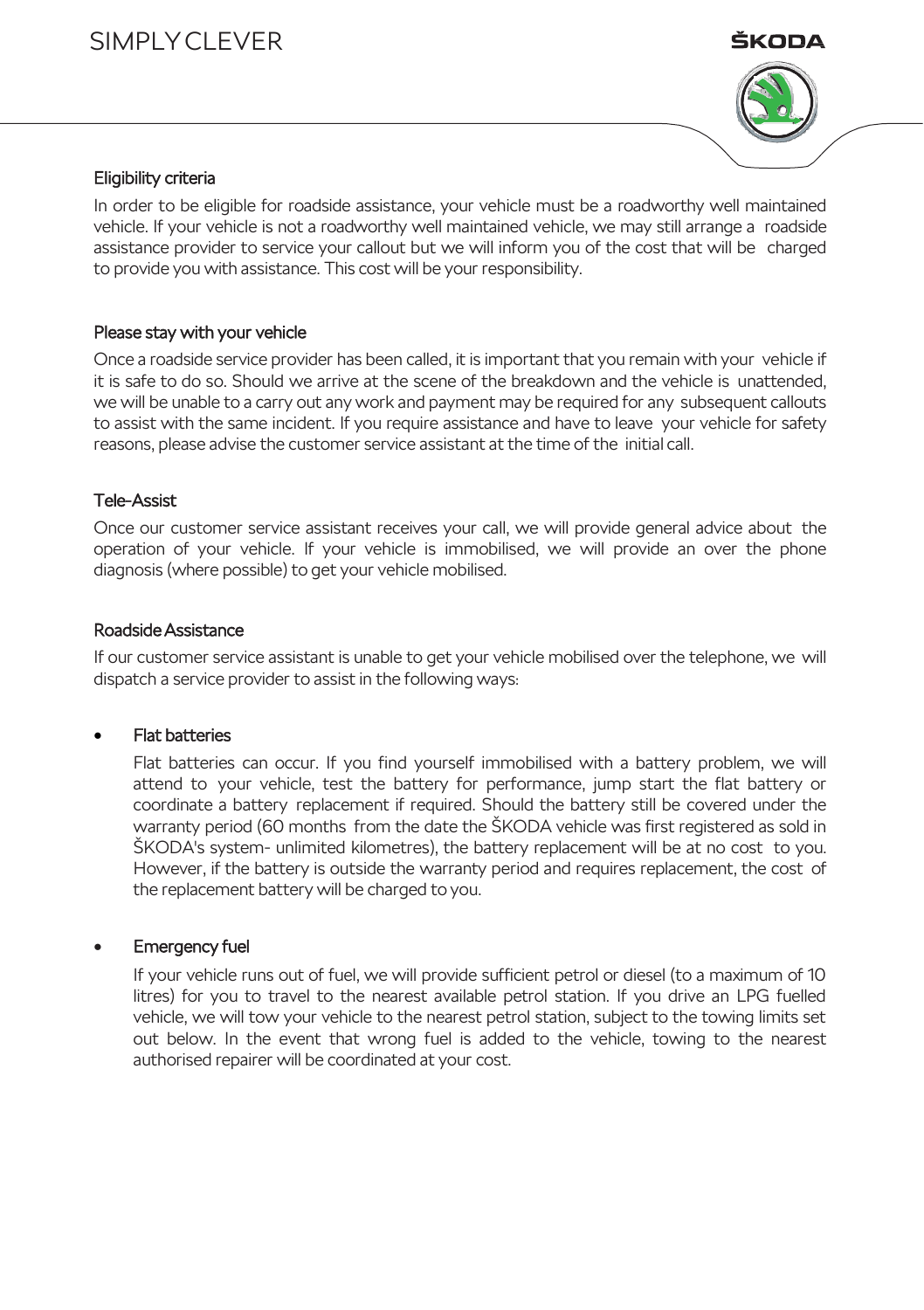

## Flat tyres

If you find yourself with a flat tyre, we will change it with the vehicle's serviceable spare wheel. If your vehicle is not equipped with a spare wheel, we will transport the vehicle to an approved tyre outlet or authorised repairer, whichever is the nearest (subject to the towing/transportation limits). Should additional services be required beyond this due to multiple flat tyres, the spare tyre being unserviceable, replacement wheel studs/nuts not being available or locking wheel nut key not available, towing will be provided at your cost.

#### Lost or locked keys

If you lose your keys or lock them in your vehicle, we will provide all reasonable assistance (subject to proof of ownership shown) to:

- o locate and deliver a spare key;
- o arrange for the driver to retrieve the spare key, if this is more practical; or
- $\circ$  gain access to your vehicle (once a consent and indemnity form has been signed by you).

In all other situations where the key is not available, we will arrange to transport the vehicle to an authorised repairer, where the appropriate entry methods may be used. We will not be responsible for any damage incurred, or for any repair costs that result from gaining access to the vehicle or moving the vehicle while it is locked. A limit of \$150.00 (inc. GST) applies to this benefit. All additional costs are your responsibility.

## Towing/transportation

If your vehicle cannot be mobilised at the breakdown location, we will deliver your vehicle to your preferred authorised ŠKODA repairer in a capital city or major town. In any other area, you will be towed to nearest authorised ŠKODA Partner, or to the customer's choice of ŠKODA Partner if that ŠKODA Partner is within 20 kilometres from the breakdown location (in a metro area). If the breakdown has occurred after business hours, we will arrange for your vehicle to be stored at a secure facility and delivered to an authorised repairer the next working day.

## Accident Coordination

Following an accident, we will coordinate towing arrangements and will also provide advice on accident procedures. If required, we will coordinate alternative transport to enable you to continue your journey. All accident towing and alternative transport costs are your responsibility. (Note that these costs, subject to the payment of any excess, may be recoverable from your Insurance company under an appropriate insurance policy).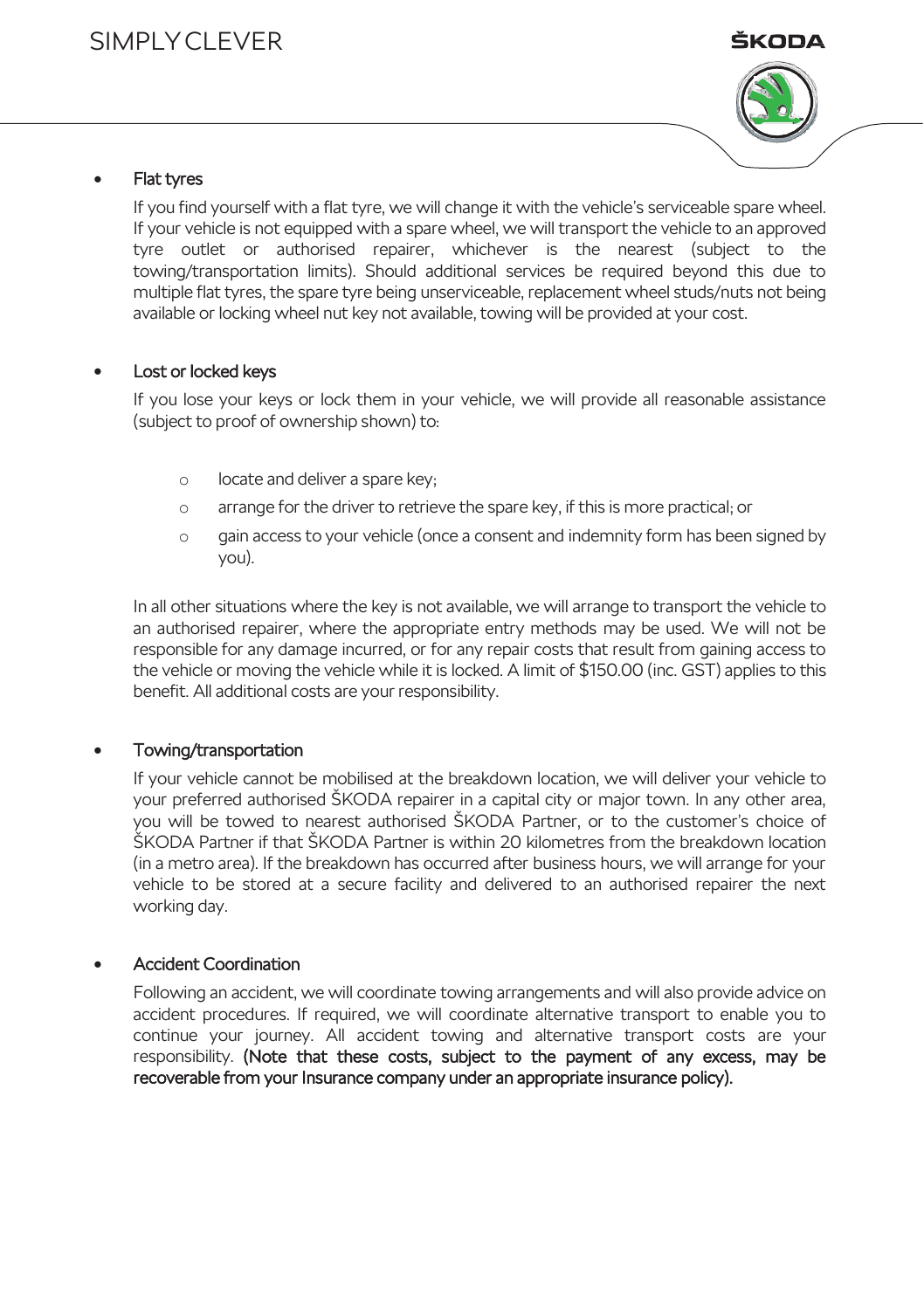



## Bogged vehicle

We will, at your cost, attend and recover your vehicle from a bogged situation provided that reasonable and safe access is available to a conventional two wheel drive recovery vehicle and no other specialist equipment is necessary. All costs will be your responsibility.

## Caravan & Trailer Assistance

If your vehicle suffers a breakdown and requires transportation to a repairer, we will coordinate transport of the attached caravan or trailer to the same repairer or nearest safe location at your cost.

## Taxi

If your vehicle cannot be mobilised due to a breakdown and must be transported to the nearest authorised repairer, we will provide one taxi ride per incident, to a maximum value of \$100.00 (including GST) so you and your passengers can continue your journey to the nearest town or within the same city where the breakdown occurred.

## Emergency accommodation

If your vehicle is immobilised by a breakdown for more than 24 hours and you are more than 100 kilometres from your home, we will provide three (3) nights of accommodation up to the value of \$150.00 (including GST) per night (room cost only) should you decide to remain with your vehicle while it is repaired locally, or if alternative transport is unavailable. Any amounts charged in excess of this limit will be at your cost. This benefit will stop once your vehicle has been repaired.

## Car rental

In addition to three (3) nights of emergency accommodation, we will provide a rental vehicle for up to three (3) days to a value of \$100.00 (including GST) per day should your vehicle be immobilised by a breakdown for more than 24 hours and you are more than 100 kilometres from your home. If you do not take up the option of emergency accommodation and elect to continue your journey whilst your vehicle is being repaired, we will provide a rental vehicle for up to five (5) days to a value of \$100.00 (including GST) per day. Any amount charged in excess of this limit will be at your cost. You will be responsible for all fuel costs, toll charges, insurance excess reduction, excess kilometre charges, any traffic infringements, relocation fees, any damage and any excess or insurance waivers on the rental vehicle. Rental vehicle benefits cease on the day the vehicle has been repaired.

#### Alternative transportation

Should hotel accommodation or a rental vehicle be unavailable following the immobilisation of your vehicle due to a breakdown (for more than 24 hours) and you are more than 100 kilometres from your home, we will transport you and up to four of your passengers to your home or to your intended destination up to the value of \$450.00 (including GST). Any amounts charged in excess of this will be at your cost.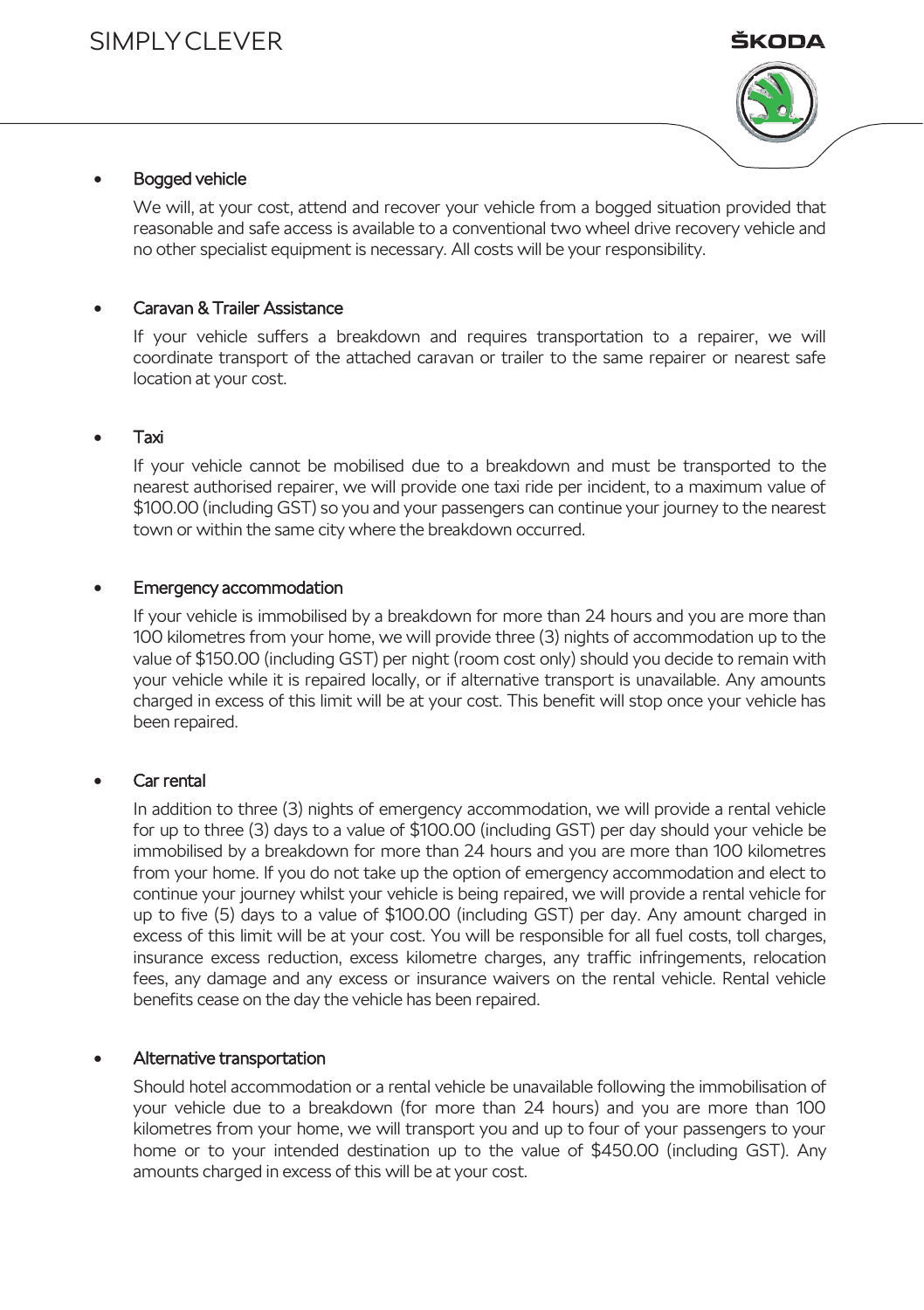

## Vehicle relocation

Vehicle relocation will be provided where your vehicle has a breakdown more than 100 kilometres from your home and cannot be repaired on the same day. If you have left the vehicle to continue your journey, vehicle relocation will be provided to deliver the vehicle, once repaired, to your home or intended destination (whichever is the nearest) where the distance between you and the selected authorised repairer is greater than 100 kilometres. Alternatively, return transport will be provided to enable the driver to pick up the repaired vehicle. A limit of \$450.00 (including GST) applies to this benefit.

#### Urgent message relay

Following a breakdown or accident, we will relay urgent messages to family, friends or business associates likely to be affected or concerned by the disruption or delay and/or provide advice on local transport options and alternatives.

#### Legal advice

Telephone legal advice is available from one of our preferred legal firms for preliminary advice on any matter involving the use or ownership of your vehicle. Advice is confidential and there are no consultation fees or telephone charges. It does not extend to written advice, preparation of briefs or personal interviews.

#### Medical advice

Urgent telephone medical advice provided by a qualified nurse or doctor is available 24 hours a day. Medical advice will also be extended to any direct family members if they are travelling with you or if they are at home while you are travelling. You will be responsible for all associated medical costs.

## Property Assistance

Should any unforeseen household emergency arise due to fire, flood, storm, earthquake or burglary, whilst travelling away from your home in your vehicle, we will arrange for the appropriate provider to attend the driver's home and minimise further loss or damage and ensure personal safety. We will arrange the assistance, however, all repair costs, supervision and authorisation of repairs are your responsibility.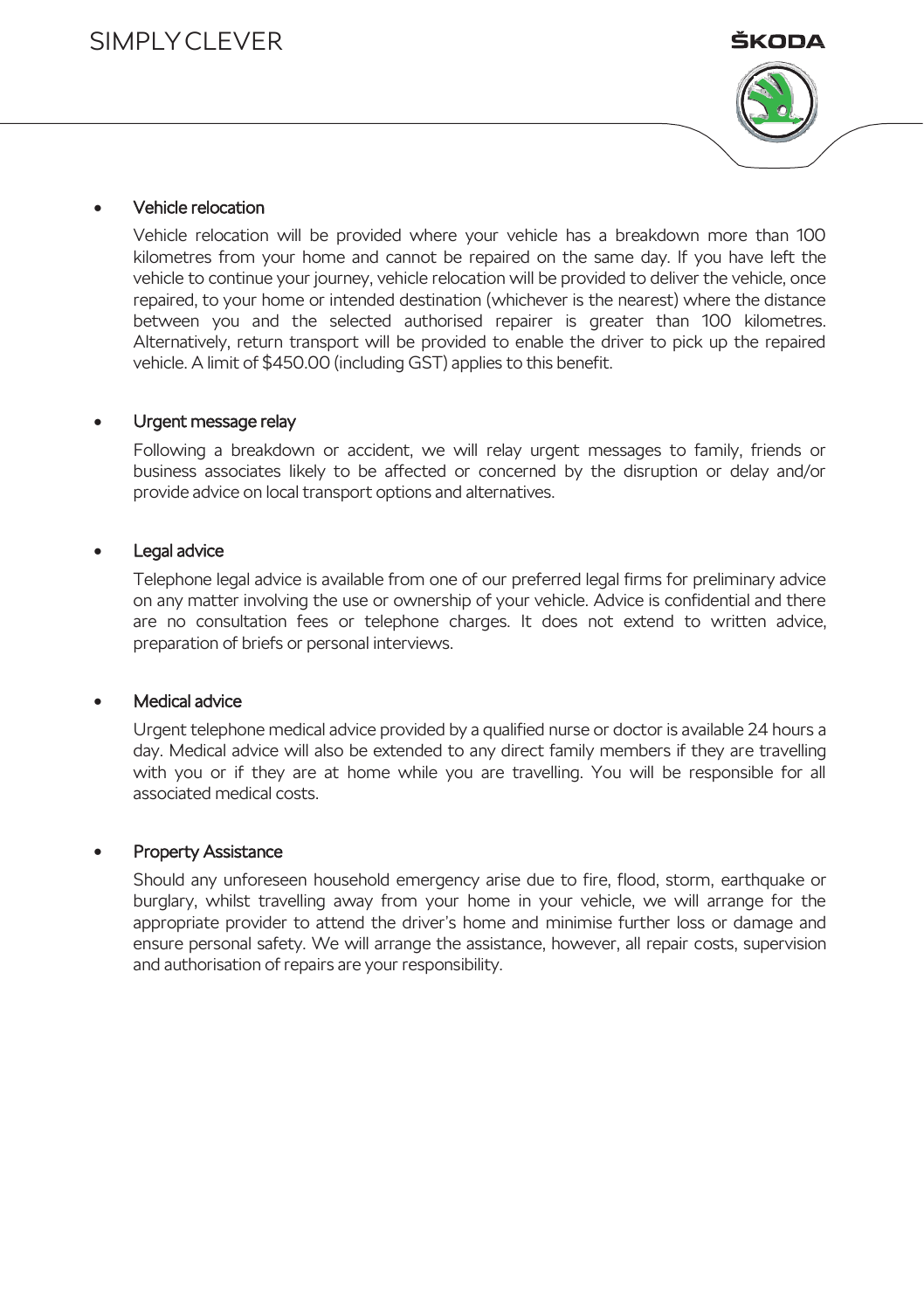



# Exclusions and limitations

We provide general roadside assistance. Subject to the statutory consumer guarantees and remedies available to you under the Australian Consumer Law:

- 1. We will not be responsible for the cost of any parts or components for the roadside repair of the vehicle, other than minor breakdown repairs.
- 2. We will not be responsible or liable for any additional or increased costs and expenses incurred as a result of the vehicle being outside a service area.
- 3. We are not required to provide the roadside assistance services and will not be responsible or liable for any costs and expenses (or any increased costs or expenses) incurred in connection with or as a result of:
	- a) the vehicle not being registered on our roadside assistance system where membership data is stored;
	- b) the vehicle being unregistered;
	- c) the vehicle being unattended;
	- d) the vehicle being involved or connected to any form of motor sports (including driving on a racetrack or competing in organised road or off-road rallies);
	- e) vehicle abuse or neglect by you (as reasonably determined by us or ŠKODA);
	- f) you failing to use reasonable care with the vehicle;
	- g) failure by you to conduct regular preventative vehicle maintenance or provision of inappropriate repair or maintenance to the vehicle;
	- h) repeated service calls due to member related faults;
	- i) failure by you to comply with any instructions or directions provided with or attached to the vehicle;
	- j) accident damage, any damage arising from or caused by an impact or collision or accidental damage of any nature, any attempted or successful theft or break-in of the vehicle (but excluding the provision of and cost of providing any accident-related services which we agree to arrange or provide);
	- k) failure by you to comply with instructions reasonably provided by us, our agents or service providers;
	- l) failure by you to comply with any applicable road laws or regulations;
	- m) caravans or trailers;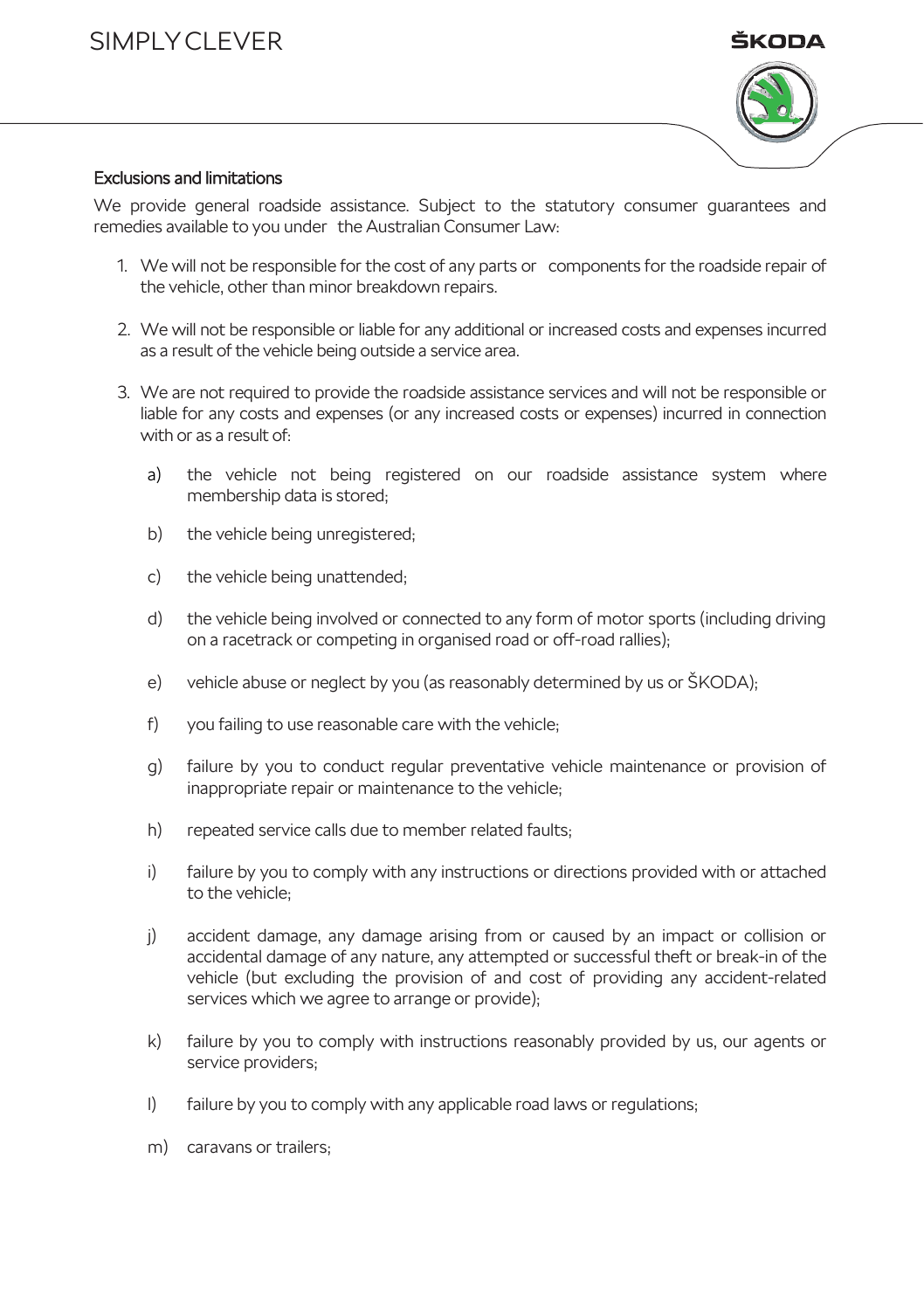

- n) bogged vehicles,
- o) vehicles operating as taxis, limousines, rental vehicles, hire vehicles;
- p) heavy haulage vehicles or vehicles that, in our opinion, require a heavy haulage towing provider due to the weight, length, width or height of your vehicle.
- 4. Where we incur costs under items 1, 2 or 3 above, you will be responsible for the cost and must make payment in the amount and manner as advised by us.
- 5. If any of the events in item 3 result in more than 5 callouts per year, we will be entitled to suspend your membership by giving you 30 days prior written notice with an explanation of the decision.
- 6. Services provided by us are also subject to:
	- \* Resources being reasonably available in the vicinity of the breakdown or problem;
	- \* Any circumstance reasonably considered to be beyond our control (including but not limited to poor weather conditions such as heavy rain, cyclonic conditions, snow fall and flooding, as well as war, strikes, civil commotion, unexpected traffic conditions and telecommunication failures);
	- \* Areas being trafficable by a two wheel drive recovery vehicle;
	- \* Vehicle accident or traffic congestion;
	- \* Restricted access area requirements.
- 7. We have no obligation to pay for costs incurred in service calls where your vehicle is immobile in a workshop undergoing repairs, or undergoing mechanical or electrical repairs at your premises. We are not responsible or liable for any costs arising from work carried out by an authorised repairer (including a repairer recommended by us), and all repairs and costs for repairs undertaken by the repairer are your responsibility.
- 8. In the event the provision of services incurs ferry or over-sea transport costs, you will be responsible for such extra costs.

#### Transfer of cover

Your membership is fully transferable to the new owner of the vehicle at any time during the membership period, subject to it being current and compliance with these terms. Please contact us on 1800 607 954.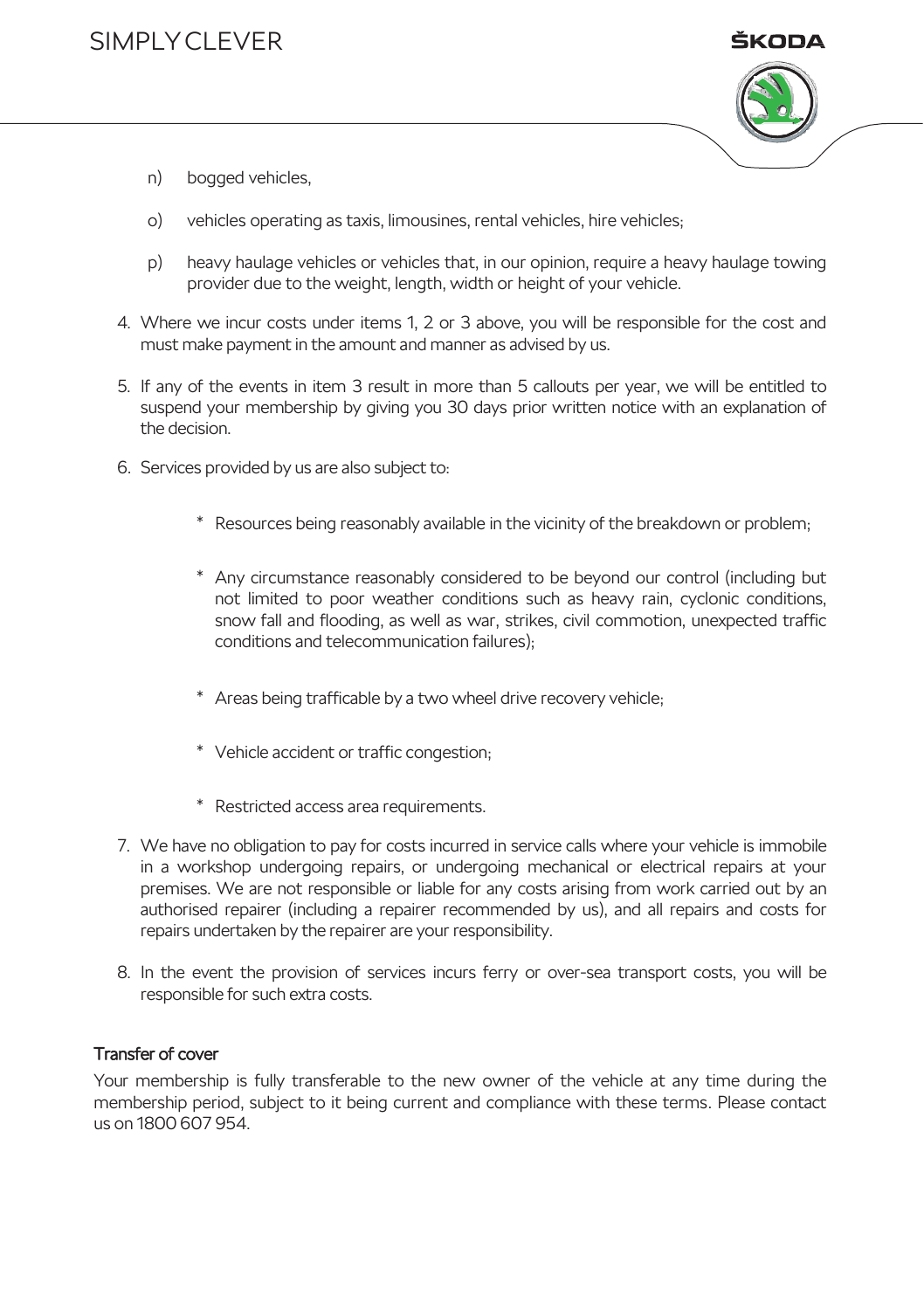# SIMPLY CLEVER



#### **Privacy**

By accepting the services and benefits of ŠKODA Assist, you agree to your personal information being used and disclosed for the purpose of providing roadside assistance benefits and services, and for the purpose of providing information about other products and services offered by ŠKODA Australia and its related companies.

To arrange and provide your roadside assistance including any renewals, and to manage your and our rights and obligations arising from or in connection with the roadside assistance including any disputes, we (in this Privacy notice "we", "our" and "us" includes AGA Assistance Australia Pty Ltd ABN 52 097 227 177 trading as 'Allianz Global Assistance', its agents and representatives) collect personal information from you and those authorised by you such as motor vehicle dealerships, vehicle manufacturers, fleet management companies, financial institutions, your agents and representatives, as well as from our agents and others we consider necessary.

Apart from providing the roadside assistance and for related purposes such as to provide renewals, for handling disputes, and for recovery against third parties, we also collect, use, and disclose your personal information for product development, marketing and promotions, research, IT systems maintenance and development, and for other purposes with your consent or where authorised by law.

For more information about our handling of personal information, including further details about access, correction and complaints, please see our privacy policy available on request or via [www.allianz-assistance.com.au.](http://www.allianz-assistance.com.au/)

## **Definitions**

In these terms and conditions, the following words have the following meanings:

accident: a vehicle damaged by impact or collision of any nature, or by attempted or successful theft or break in to the vehicle.

Allianz Global Assistance: AGA Assistance Australia Pty Ltd (ABN 52 097 227 177) trading as 'Allianz Global Assistance', 74 High Street, Toowong, Queensland 4066.

authorised repairer: a ŠKODA Partner, a servicing ŠKODA Partner or a repairer that has been authorised and approved by ŠKODA to undertake workshop repairs to the vehicle, or in areas where no authorised repairers are located, a repairer recommended by us.

**breakdown:** mechanical or electrical fault which has caused the vehicle to be immobilised or become unsafe to drive (whether in transit or otherwise). Breakdown can also include a flat tyre, flat or faulty battery, a vehicle which has run out of fuel or keys which have been locked in the vehicle or lost.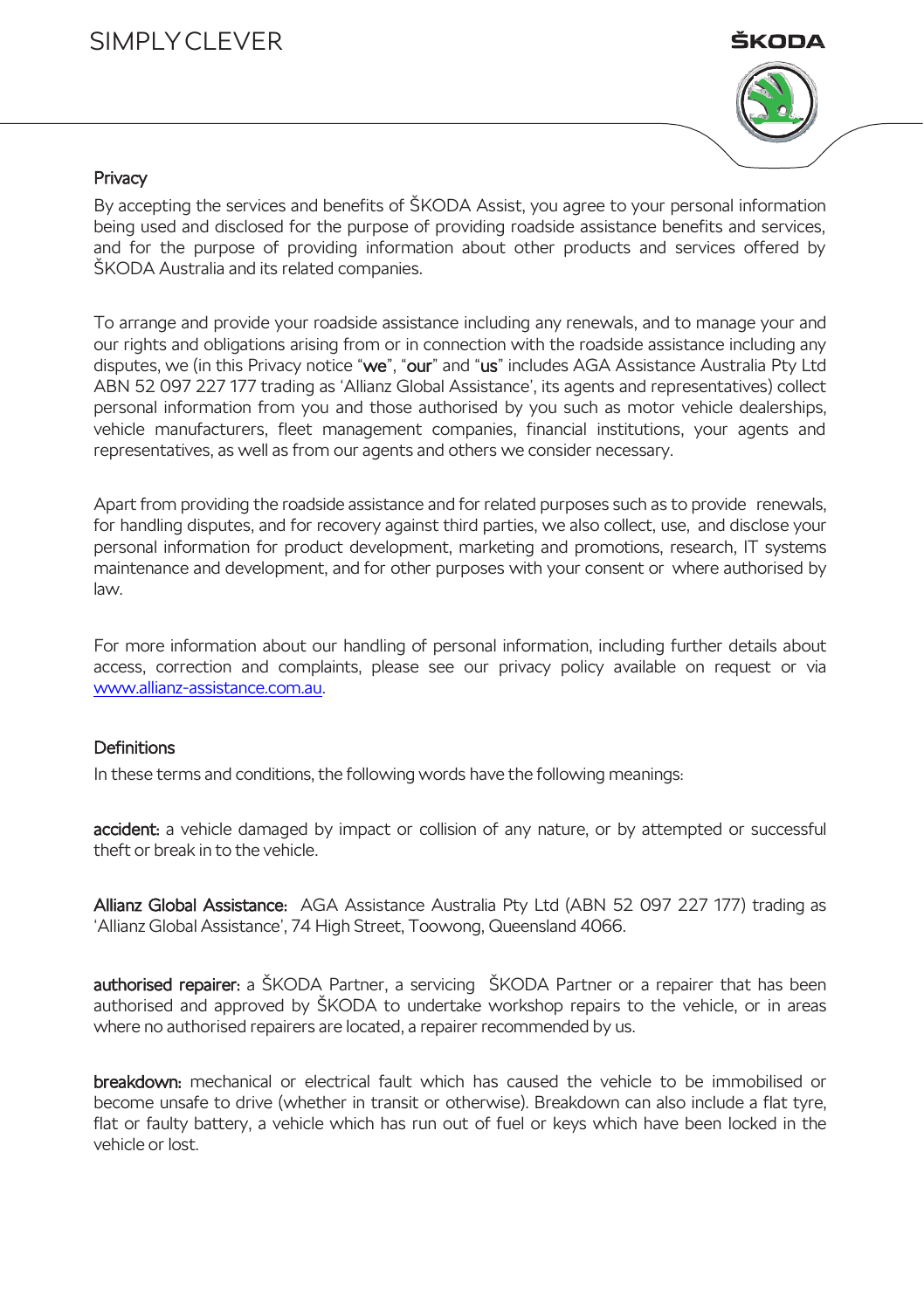# SIMPLY CLEVER



callout: roadside assistance provided by our customer service assistant over the telephone or by us or a service provider at or from the breakdown location.

home: your home or business address as registered on our roadside assistance system.

minor breakdown repairs: minor repairs of an immobilised vehicle (including components up to a cost of \$20.00 (inc. GST)) to facilitate the immediate mobilisation of the vehicle. It does not include workshop repairs which may require diagnostic equipment or parts or repairs and does not include servicing of vehicles.

mobile or mobilised: moving or capable of moving using the vehicle's own power and as intended by the manufacturer when operating normally. "Immobile" and "immobilised" have the corresponding meaning.

restricted access area: an area that is protected by security and/or other systems designed to prevent access by unauthorised people and includes areas that we do not have permission to enter (including but not limited to sporting venues, protests, airports, and concerts).

roadworthy well maintained vehicle: maintained vehicle that is mechanically sound and otherwise fit to be operated and driven on Australian roads. The vehicle will comply with the minimum safety and other standards required by Australian road safety and transport laws and regulations and also be maintained and serviced by qualified personnel to the vehicle manufacturer's recommended standards and specifications set out in the vehicle service booklet and instruction manual.

service area: an area or location in mainland Australia with made roads or Tasmania, Phillip Island, North Stradbroke Island, Moreton Island, Kangaroo Island, King Island, Fraser Island and Thursday Island.

service provider: a mobile mechanic, tow truck operator or other roadside assistance provider nominated by us.

serviceable spare: a wheel and tyre that is ready and able to be fitted to mobilise your vehicle after changing a flat tyre.

ŠKODA or ŠKODA Australia: Volkswagen Group Australia Pty Limited (ABN 14 093 117 876) trading as ŠKODA Australia, 24 Muir Road, Chullora, NSW 2190.

vehicle: your nominated vehicle registered on our roadside assistance system.

we or us or our: ŠKODA Australia, our employees, agents, contractors, related companies and Allianz Global Assistance (as defined above).